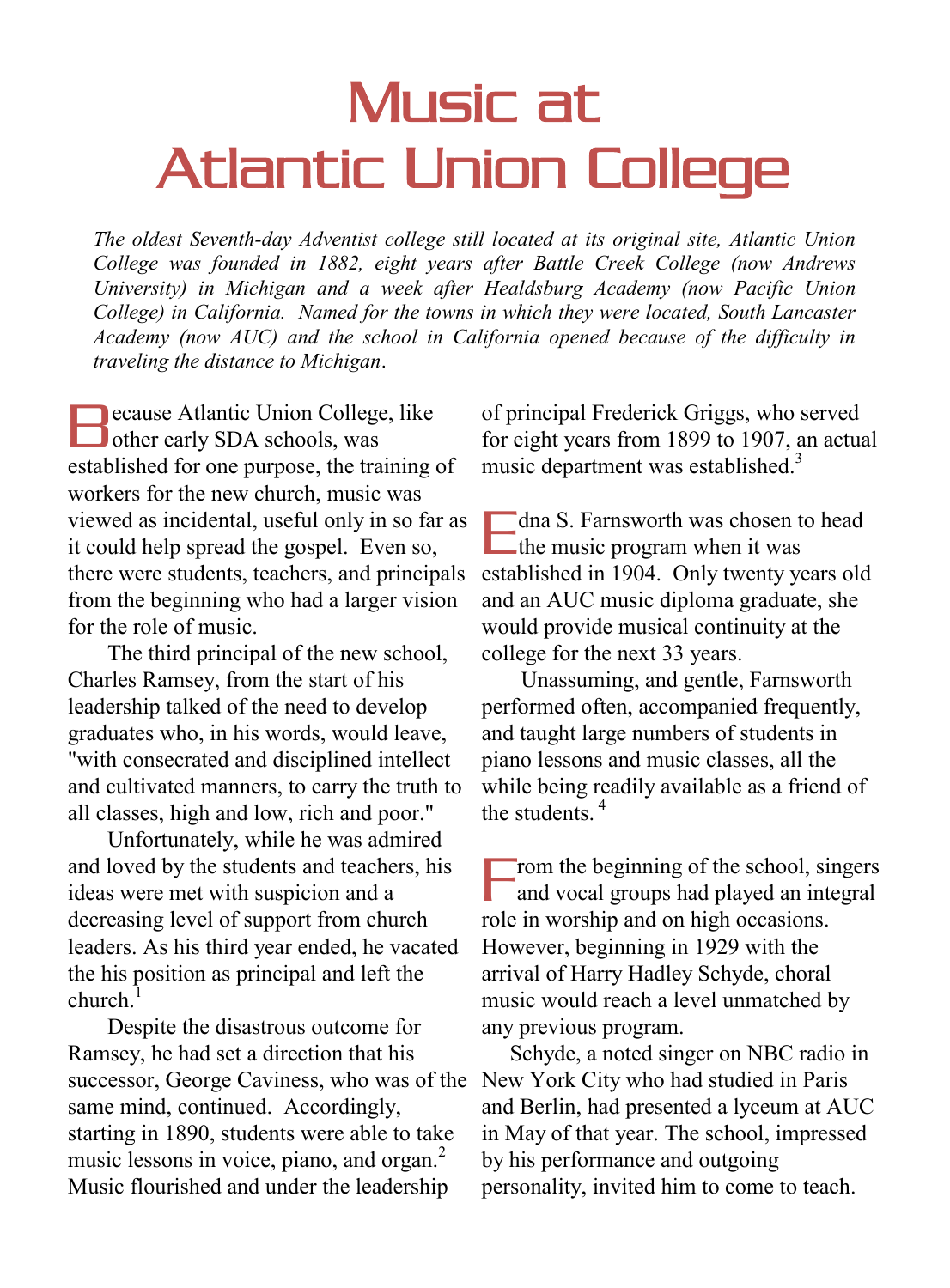During the next six years he and his choirs performed frequently to great acclaim. With his deep resonant voice he was a popular soloist and was often featured on nearby Boston radio stations where he became known as "The Messenger of Cheer."<sup>5</sup>

In those early decades of the century there<br>were also ad hoc orchestras and bands at were also ad hoc orchestras and bands at AUC, led by a succession of students and faculty. These groups performed in occasional concerts and at events such as the school picnic in 1918, when the band played from one of the streetcars as the student body traveled to a nearby park. Some of the leaders of these groups, such as Donald Haynes, John J. Hafner, and Harvey Davies, would become pivotal leaders in SDA music. $6$ 

his casual approach to instrumental ensembles changed in 1937 with the arrival of Hungarian-born violinist Bela Urbanowsky. A student for six years of internationally noted teacher Eugene Ysaye in Belgium, he had played in Paris for famed composer Georges Enesco. T

 The composer, impressed with his playing, invited Urbanowsky to return to make music with him. He did return and, while there, was recognized by the French government for his part in bringing good music to the public. It was shortly after this that he met and married his wife, an Adventist, adopting her church as his own.<sup>7</sup>

 For the next four years, he thrilled the campus with his virtuoso solos and work with the orchestra. His musical ability, coupled with a fluency in five languages, made him a favorite personality on campus. His engaging manner and performances in the surrounding area, like Schyde's earlier

in the decade, significantly enhanced the school's image in the community.<sup>8</sup>

ocated as it was in New England where the work progressed more slowly than in the South, Midwest and West, enrollment at AUC has at times been smaller than at SDA colleges in these other regions. Accordingly, the progression in name from academy to junior college to college and to subsequent accreditation lagged behind that at some of the other Adventist schools. L

 In 1922, four years after declaring itself Lancaster Junior College, the school was renamed Atlantic Union College and began offering four years of college classes. Although accreditation for a Bachelor of Religious Education degree was achieved in 1926, it would not be fully accredited until 1945.<sup>9</sup> That status, coupled with the end of World War II and the influx of returning veterans, whose study was funded by the government, caused both the enrollment of the school and music participation to increase dramatically.

uring and following the war years the music program had a succession of music teachers, including Alfred Walters and Harold E. Mitzelfelt, who were there only briefly before leaving to serve in the war, continue their education, or accept other positions. $10$ D

 One youthful teacher, however, Virginia-Gene Shankel, a violinist and pianist who had come in 1946, would continue into the early years of the next decade. She married Harvey Rittenhouse while there, and then returned two decades later to establish and lead The New England Youth Ensemble.

ilbur Schram, a musician with fifteen years of experience as a band W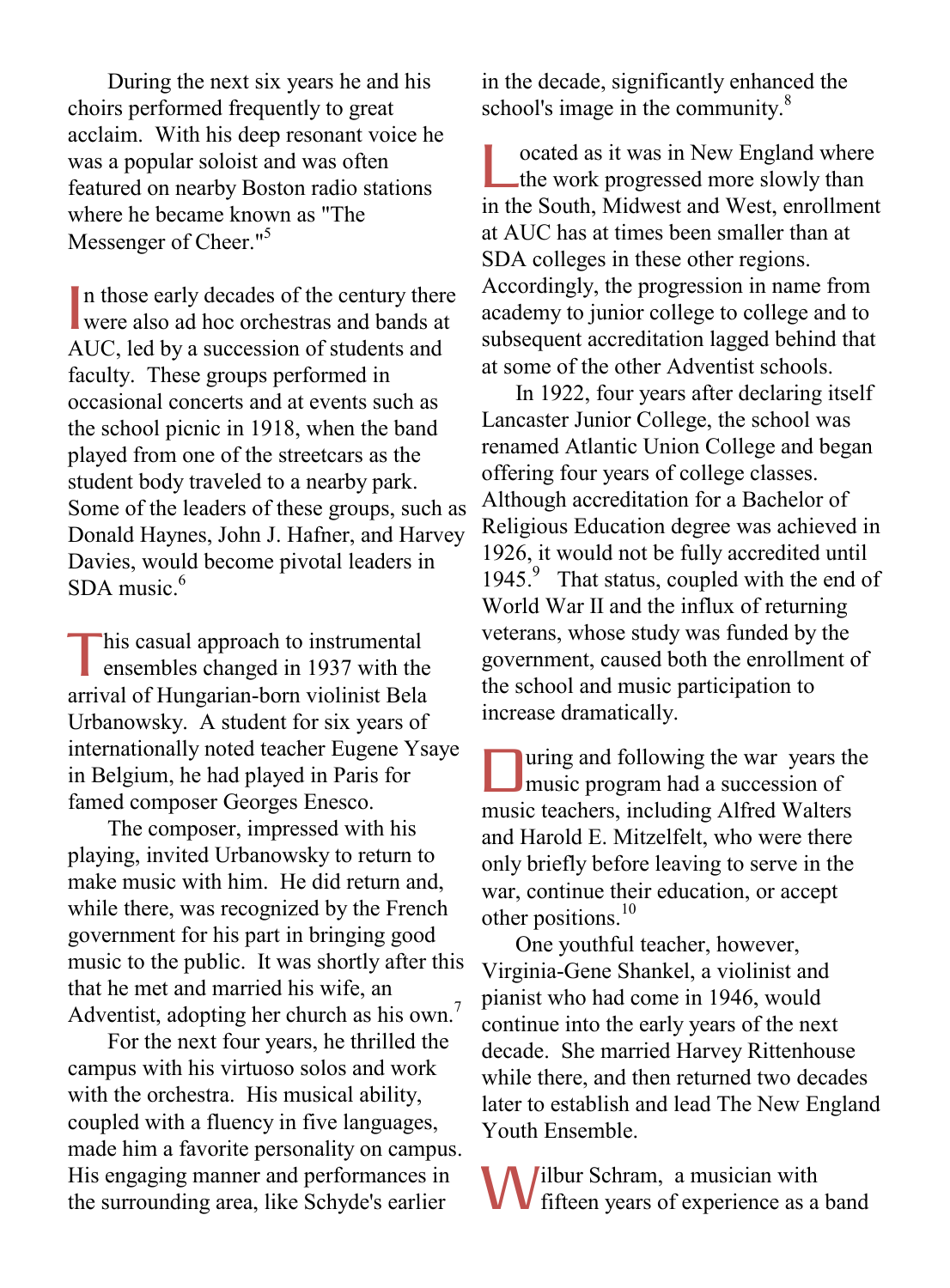and choir director, was hired in 1950 to teach in and chair the department. During his five-year tenure, an annual music festival for academies in the region, which had started in 1948, was strengthened and expanded.<sup>11</sup> Also, during that time, Morris Taylor, an accomplished student pianist, completed his degree and then taught for two years before being drafted into military service<sup>12</sup>

In 1953, the addition of two new teachers, In 1953, the addition of two new teachers<br>Ellsworth Judy as chairman and Melvin West as organist, set the stage for a new direction in music for the school. Both Judy and West, who had pursued graduate study in excellent schools, were interested in establishing a rigorous music program with high standards. To that end, performance expectations were raised and opportunities for study with members of the Boston Symphony were made available.<sup>13</sup>

 In the spring of 1954, when AUC was authorized to grant its first professional degree, a bachelor of science, a degree in music education was created, providing a practical option for music students.

udy's work with the band was particularly noteworthy. His insistence on authentic performance of the best and latest in band repertoire set a benchmark for subsequent directors. It was a tradition continued by men such as Lennart Olson, Rick Starnes, and most recently, Earl Rainey. Additionally, while at AUC, Judy established the first woodwind quintet at an Adventist college, a group that toured extensively. J

nstrument resources were upgraded with Instrument resources were upgraded with<br>the installation of a Moller Pipe organ in 1955 in Machlan Auditorium, a 1000-seat

performance facility with a large stage that had been completed in 1954. The need for a new instrument had become obvious given the artistry of West, the large number of students he attracted, and the availability of an adequate space.

 The students' success in raising funds for the instrument was rewarded with an extra day of vacation. The more successful fund-raisers gained free admission to a concert given on the instrument by organist Virgil Fox, a well-known and flamboyant performer of that era.<sup>14</sup>

Yet other additions to school instruments<br>came about in an unusual way. In came about in an unusual way. In 1955, the college band and a quartet from nearby South Lancaster Academy appeared on Heartline, a popular television program. Both groups performed a number, and then selected members from the band were quizzed.

 They all provided correct answers and won \$500 for the group. A caller to the program donated a horn, and then the Ames Brothers, a well-known popular vocal group who performed later in the same show, contributed an oboe. All of this was witnessed with great excitement by the students back on campus who watched the program on a rented television in Machlan Auditorium $15$ 

he choral program, which had had two The choral program, which had had two different directors in four years, was stabilized with the arrival in 1957 of Norman J. Roy, a charismatic and gifted conductor. In his first year there, he established the Aoelians, a select choir that under his leadership in the next sixteen years would create a tradition in choral excellence that lingers as a legend at the school $16$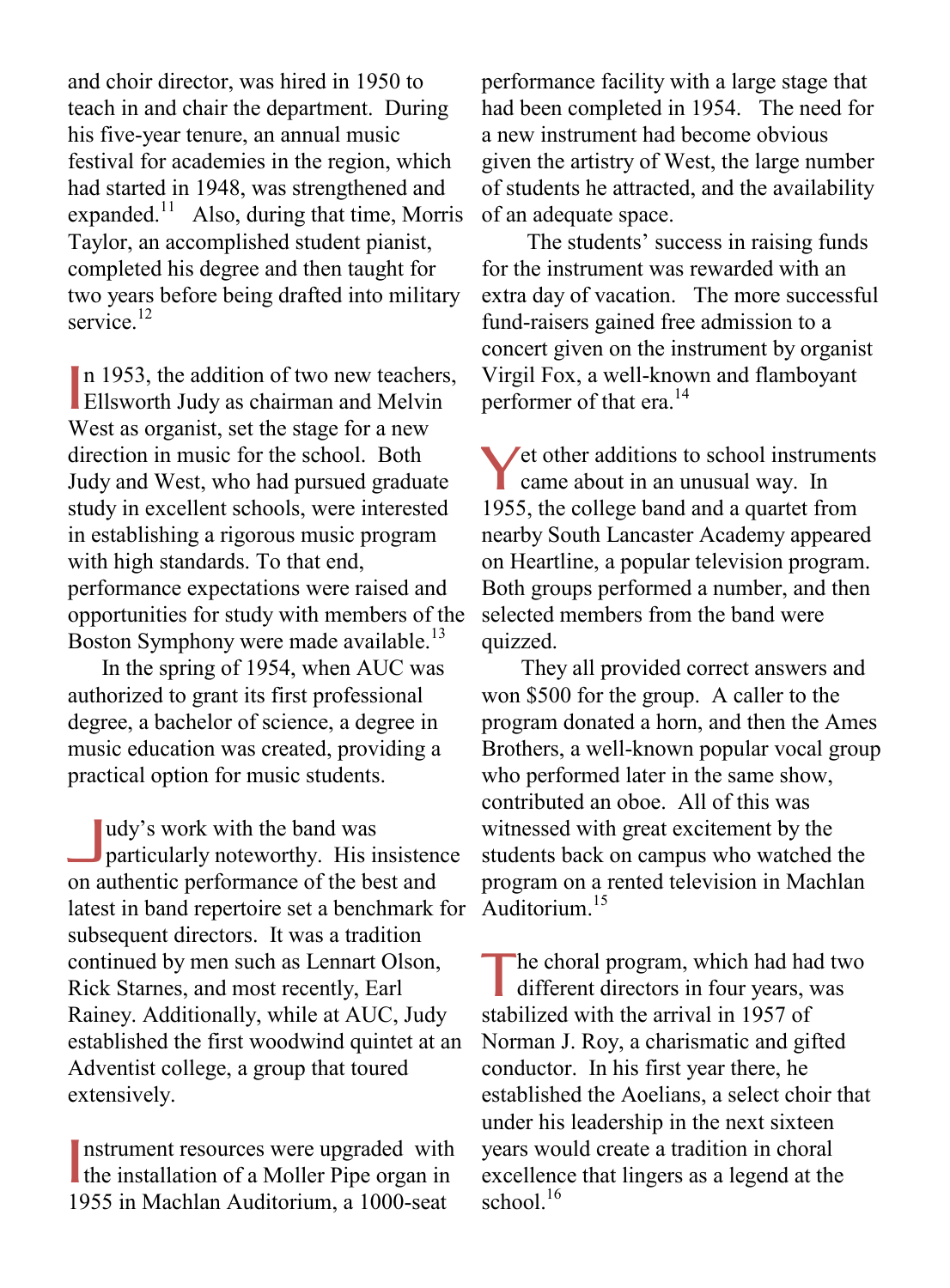argarita Merriman, another important **Manufacture 1978** and Merriman, another important addition to the music faculty, came to the campus in 1959 from Eastman School of Music where she was completing a Ph.D. in music theory. While there, she had studied with composers who would become noted writers of the 20th century.

 During the next four decades Merriman, superbly qualified as a theorist, composer, and pianist would teach, chair the department for six years, and serve as Honor Core Program Director for another six, all the while continuing to compose and play her cello in the college orchestra.

 Additionally, her convictions about academic integrity insured the program's validity during the many changes that occurred in those years. Merriman's record in years of service to AUC, both prior to and following official retirement, is matched by few others in the circle of Adventist colleges and universities.<sup>17</sup>

hroughout the 1950's and most of the 1960's, the enrollment and number of faculty increased at the college. Financial problems, however, began to surface as the 1970's approached. Additionally, racial tensions in the school escalated, in part due to the civil rights movement that had blossomed in the 1960's. T

 Both challenges led to adjustments in life on the campus and in budgeting as the 1970's began. Reductions and changes in faculty occurred which adversely affected all campus programs, including music.<sup>18</sup>

on Robertson's arrival in 1972 revitalized the music program. The first African-American to chair the department, he was an accomplished musician who was completing his doctorate at the Juilliard School of Music when he  $\frac{1}{\pi}$ 

accepted the position. He would prove to be a strong, creative, and charismatic chair.

 He envisioned a sophisticated multifaceted program that would require a distinctive and spacious facility, one larger than the small original college administration building (later known as Founder's Hall) that had housed music for the past twenty years. As a condition for his coming he requested and got Thayer Mansion, a nearby larger and historically famous building owned by the college.

 With that accomplished, he set about to establish a comprehensive conservatorystyle music program that would, along with the college program, include an extensive preparatory music program and a first-class symphony orchestra. He expanded the staff by hiring qualified musicians living in that culturally rich region. The refurbished mansion was renamed the Thayer Conservatory of Music.

inally, in the fall of 1974, Robertson presented The Thayer Conservatory Orchestra to the public in an inaugural concert that stunned and excited the community and college. A large symphony orchestra, staffed with qualified students and outstanding musicians from the region, TCO under Robertson and his immediate successor, Mark Churchill, provided many memorable performances of major orchestral works in subsequent seasons.<sup>19</sup> F

 Another group, The New England Youth Ensemble, organized and conducted by Virginia-Gene Rittenhouse was also briefly part of the Conservatory program. This widely traveled group would continue to be associated with AUC until the 1990's, when it relocated to Columbia Union College, now Washington Adventist University.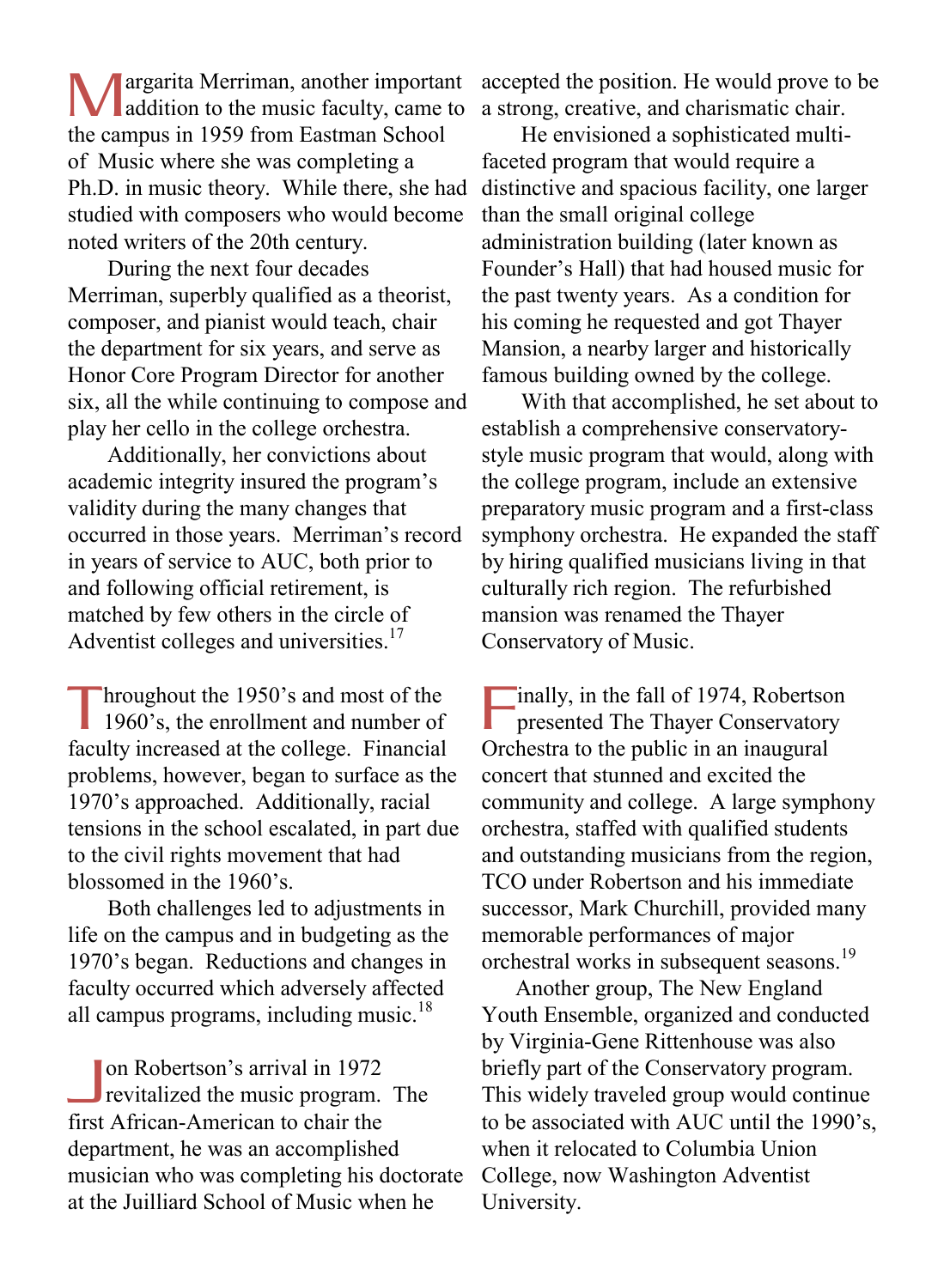Robertson's initiatives and inspired leadership transformed the music program, creating an ongoing vibrant, interactive force in the region. His departure in 1976 created more than the usual amount of concern about the future of the music program and orchestra.

While the worst fears about the orchestra were almost realized orchestra were almost realized with its near collapse in 1983, it would revive and continue under Frances Wada, newly appointed conductor. Later, the AUC Chamber Orchestra provided an important orchestral performance outlet for the music students and others on the campus and in the community. $20$ 

fter Robertson's departure, the college music program experienced times of uncertainty as leadership changes occurred at the college and in the department. Merriman became chair in 1979 and served until 1985. During her tenure she began the process of preparing the program for possible membership in the National Association of Schools of Music A

 Her successor, James Bingham, continued the process and in 1991 the department achieved accreditation with NASM, a distinction held at that time by only five other SDA music programs and half of the college and university music schools and departments in the United **States** 

he last decade of the 20th century was a troubling one for AUC. Declining enrollments, coupled with mounting debt, made the school's future uncertain. In spite of these problems, a small pipe organ was installed in 1992 in the college church, a structure built in the 1980's, and a major T

renovation of the facility in which music was housed was set in motion at the end of that decade.

 In spite of the uncertain status of the school as this century began, music was alive and well at the college. At a mandatory ten-year review of its program by NASM in 2001, the department successfully retained its accreditation.

 Even so, the board in 2007 voted to no longer offer music as a major. That decision was reversed three years later in 2010 only to become a reality a year later when the school had to close.

nfortunately, in that same decade the school had been plagued with leadership problems, increasing indebtedness, and being placed on probation with its accrediting association, the New England Association of Schools and Colleges (NEASC) three times. In 2010, the school was notified by NEASC, that it was ending its accreditation at the end of July 2011 for financial, not academic reasons. U

 Although the school had recently been operating in the black, it was faulted for not having an adequate financial reserve, properly maintaining its facilities, providing more technologically equipped classrooms, and paying its faculty at a level comparable to teachers in other schools in the state and the denominational system.<sup>21</sup>

 With the scheduled ending of accreditation, a merger of AUC with Washington Adventist University was explored that would enable AUC to continue as a branch campus of WAU. The proposal was not approved by NEASC since it had not been made until May 2011, too late to meet the nine to twelve months needed for review.